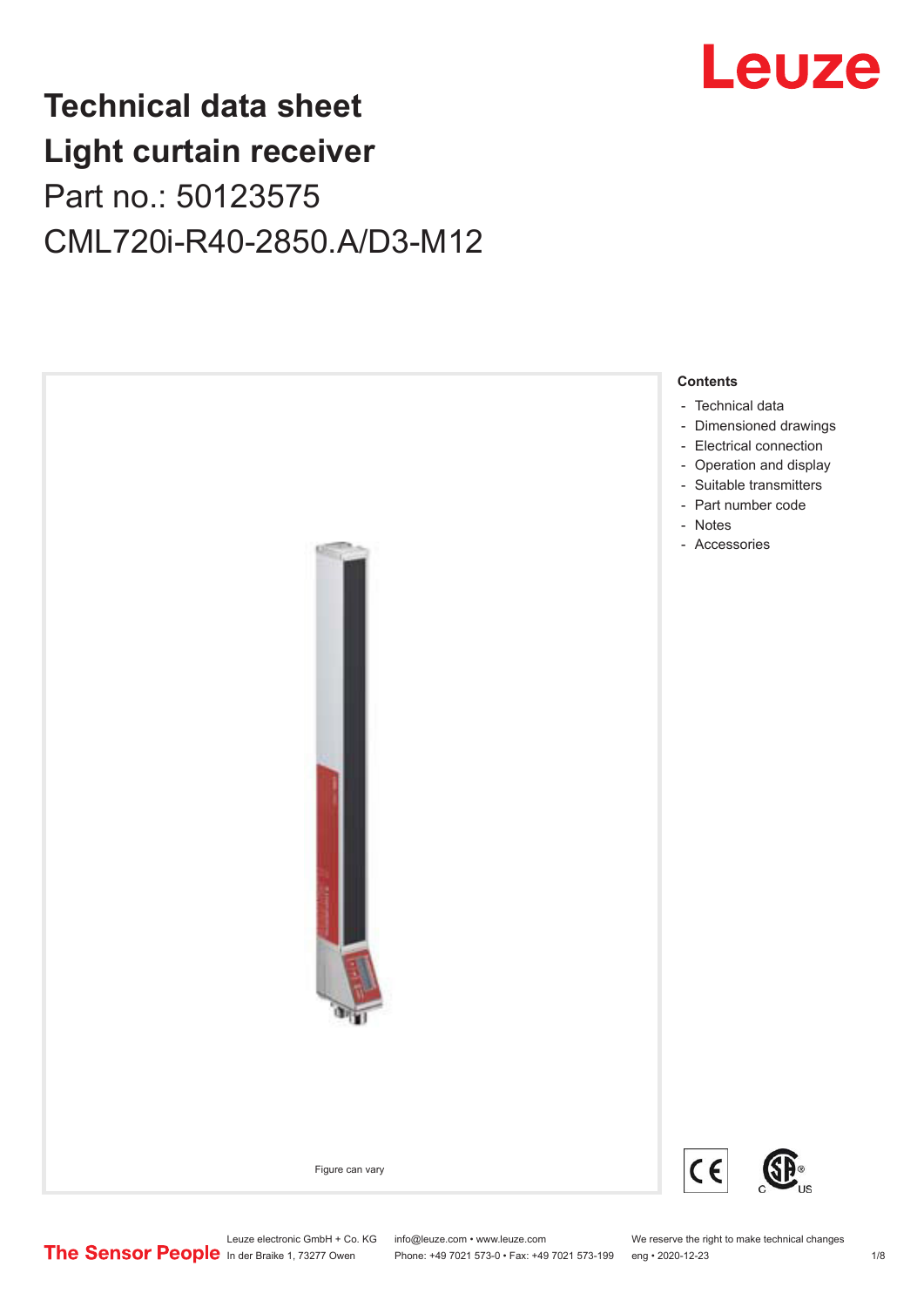### <span id="page-1-0"></span>**Technical data**

# Leuze

| <b>Basic data</b>                                 |                                                                                                             |
|---------------------------------------------------|-------------------------------------------------------------------------------------------------------------|
| <b>Series</b>                                     | 720                                                                                                         |
| <b>Operating principle</b>                        | Throughbeam principle                                                                                       |
| Device type                                       | Receiver                                                                                                    |
| <b>Contains</b>                                   | 2x BT-NC sliding block                                                                                      |
| <b>Application</b>                                | Object measurement                                                                                          |
| <b>Special version</b>                            |                                                                                                             |
| <b>Special version</b>                            | Crossed-beam scanning                                                                                       |
|                                                   | Diagonal-beam scanning                                                                                      |
|                                                   | Parallel-beam scanning                                                                                      |
| <b>Optical data</b>                               |                                                                                                             |
| <b>Operating range</b>                            | Guaranteed operating range                                                                                  |
| <b>Operating range</b>                            | 0.37m                                                                                                       |
| <b>Operating range limit</b>                      | Typical operating range                                                                                     |
| <b>Operating range limit</b>                      | 0.29m                                                                                                       |
| <b>Measurement field length</b>                   | 2,850 mm                                                                                                    |
| <b>Number of beams</b>                            | 71 Piece(s)                                                                                                 |
| Beam spacing                                      | 40 mm                                                                                                       |
| Measurement data                                  |                                                                                                             |
|                                                   |                                                                                                             |
| Minimum object diameter                           | 50 mm                                                                                                       |
| <b>Electrical data</b>                            |                                                                                                             |
| <b>Protective circuit</b>                         | Polarity reversal protection                                                                                |
|                                                   | Short circuit protected                                                                                     |
|                                                   | <b>Transient protection</b>                                                                                 |
|                                                   |                                                                                                             |
| Performance data                                  |                                                                                                             |
| Supply voltage U <sub>B</sub>                     | 18  30 V, DC                                                                                                |
| <b>Residual ripple</b>                            | 0  15 %, From $U_{\rm B}$                                                                                   |
| <b>Open-circuit current</b>                       | 0  435 mA, The specified values refer<br>to the entire package consisting of trans-<br>mitter and receiver. |
|                                                   |                                                                                                             |
| Inputs/outputs selectable                         |                                                                                                             |
| Output current, max.                              | 100 mA                                                                                                      |
| Input resistance                                  | $6,000 \Omega$                                                                                              |
| Number of inputs/outputs selectable 2 Piece(s)    |                                                                                                             |
| Type                                              | Inputs/outputs selectable                                                                                   |
| Voltage type, outputs                             | <b>DC</b>                                                                                                   |
| Switching voltage, outputs                        | Typ. $U_R / 0 V$                                                                                            |
| Switching voltage, inputs                         | high: $\geq 6V$                                                                                             |
|                                                   | low: $\leq 4V$                                                                                              |
|                                                   |                                                                                                             |
| Input/output 1<br><b>Activation/disable delay</b> | 1 <sub>ms</sub>                                                                                             |
|                                                   |                                                                                                             |
| <b>Timing</b>                                     |                                                                                                             |
| Cycle time                                        | $2.53$ ms                                                                                                   |
| Response time per beam                            | $30 \mu s$                                                                                                  |
| <b>Interface</b>                                  |                                                                                                             |
| <b>Type</b>                                       | RS 485 Modbus                                                                                               |
|                                                   |                                                                                                             |
| <b>RS 485</b>                                     |                                                                                                             |
| <b>Function</b>                                   | Process                                                                                                     |

| <b>Service interface</b> |                                                 |                                     |  |
|--------------------------|-------------------------------------------------|-------------------------------------|--|
|                          | Type                                            | IO-Link                             |  |
|                          |                                                 |                                     |  |
|                          | <b>IO-Link</b>                                  |                                     |  |
|                          | <b>Function</b>                                 | Configuration via software          |  |
|                          |                                                 | Service                             |  |
|                          | <b>Connection</b>                               |                                     |  |
|                          | <b>Number of connections</b>                    | 2 Piece(s)                          |  |
|                          | <b>Plug outlet</b>                              | Axial                               |  |
|                          |                                                 |                                     |  |
|                          | <b>Connection 1</b>                             |                                     |  |
|                          | <b>Function</b>                                 | Configuration interface             |  |
|                          |                                                 | Connection to transmitter           |  |
|                          |                                                 | Signal IN                           |  |
|                          |                                                 | Signal OUT                          |  |
|                          |                                                 | Voltage supply                      |  |
|                          | Type of connection                              | Connector                           |  |
|                          | <b>Thread size</b>                              | M <sub>12</sub>                     |  |
|                          | <b>Type</b>                                     | Male                                |  |
|                          | <b>Material</b>                                 | Metal                               |  |
|                          | No. of pins                                     | 8-pin                               |  |
|                          | Encoding                                        | A-coded                             |  |
|                          | <b>Connection 2</b>                             |                                     |  |
|                          | <b>Function</b>                                 | <b>BUS IN</b>                       |  |
|                          |                                                 | <b>BUS OUT</b>                      |  |
|                          | <b>Type of connection</b>                       | Connector                           |  |
|                          | <b>Thread size</b>                              | M <sub>12</sub>                     |  |
|                          | <b>Type</b>                                     | Female                              |  |
|                          | <b>Material</b>                                 | Metal                               |  |
|                          | No. of pins                                     | 5-pin                               |  |
|                          | Encoding                                        | B-coded                             |  |
|                          |                                                 |                                     |  |
| <b>Mechanical data</b>   |                                                 |                                     |  |
|                          | Design                                          | Cubic                               |  |
|                          | Dimension (W x H x L)                           | 29 mm x 35.4 mm x 2,955 mm<br>Metal |  |
|                          | <b>Housing material</b><br><b>Metal housing</b> | Aluminum                            |  |
|                          | Lens cover material                             | Plastic                             |  |
|                          | Net weight                                      | 2,900 g                             |  |
|                          | <b>Housing color</b>                            | Silver                              |  |
|                          | <b>Type of fastening</b>                        | Groove mounting                     |  |
|                          |                                                 | Via optional mounting device        |  |
|                          |                                                 |                                     |  |
|                          | <b>Operation and display</b>                    |                                     |  |
|                          | Type of display                                 | LED                                 |  |
|                          |                                                 | OLED display                        |  |
|                          | <b>Number of LEDs</b>                           | 2 Piece(s)                          |  |
|                          | Type of configuration                           | Software                            |  |
|                          |                                                 | Teach-in                            |  |
|                          | <b>Operational controls</b>                     | Membrane keyboard                   |  |
|                          | <b>Environmental data</b>                       |                                     |  |
|                          |                                                 |                                     |  |
|                          | Ambient temperature, operation                  | $-3060 °C$                          |  |
|                          | Ambient temperature, storage                    | $-40$ 70 °C                         |  |

Leuze electronic GmbH + Co. KG info@leuze.com • www.leuze.com We reserve the right to make technical changes In der Braike 1, 73277 Owen Phone: +49 7021 573-0 • Fax: +49 7021 573-199 eng • 2020-12-23 2 /8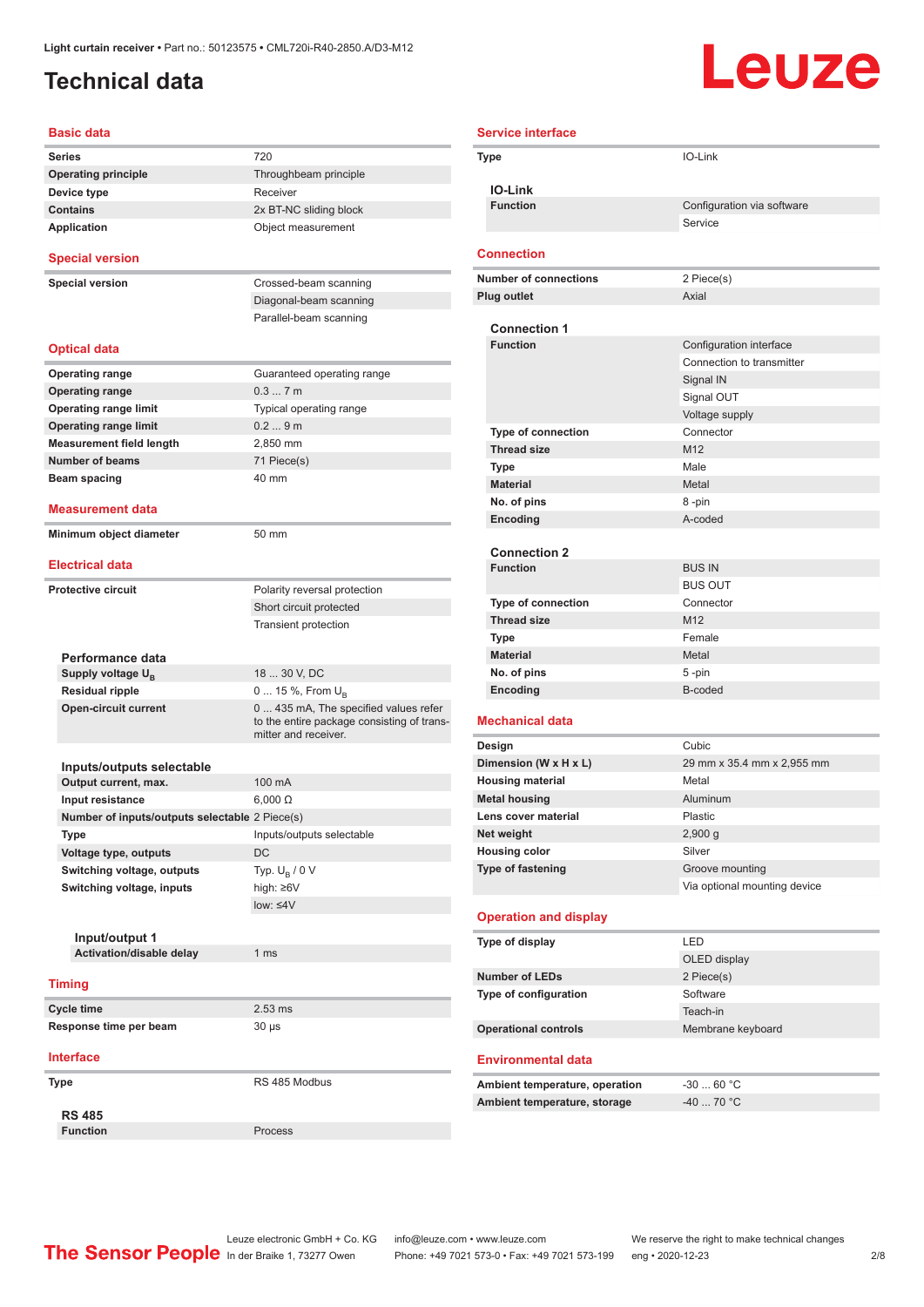## **Technical data**

## Leuze

#### **Certifications**

| Degree of protection     | IP 65         |
|--------------------------|---------------|
| <b>Protection class</b>  | Ш             |
| <b>Certifications</b>    | c CSA US      |
| <b>Standards applied</b> | IEC 60947-5-2 |
|                          |               |

#### **Classification**

| <b>Customs tariff number</b> | 90314990 |
|------------------------------|----------|
| eCl@ss 5.1.4                 | 27270910 |
| eCl@ss 8.0                   | 27270910 |
| eCl@ss 9.0                   | 27270910 |
| eCl@ss 10.0                  | 27270910 |
| eCl@ss 11.0                  | 27270910 |
| <b>ETIM 5.0</b>              | EC002549 |
| <b>ETIM 6.0</b>              | EC002549 |
| <b>ETIM 7.0</b>              | EC002549 |
|                              |          |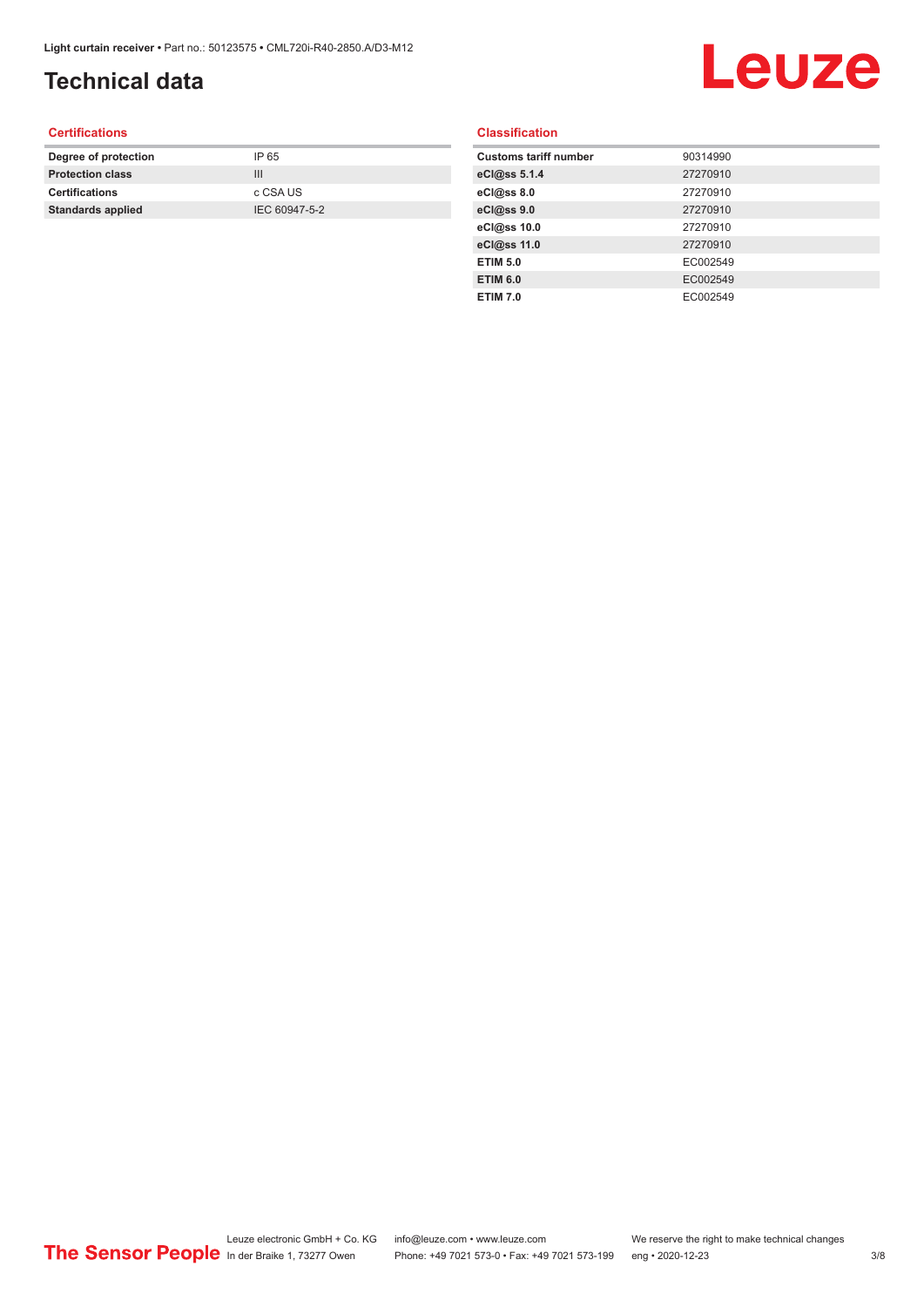#### <span id="page-3-0"></span>**Dimensioned drawings**

All dimensions in millimeters



- 
- B Measurement field length 2850 mm
- F M6 thread

G Fastening groove

- R Receiver
	- Y 5 mm

T Transmitter

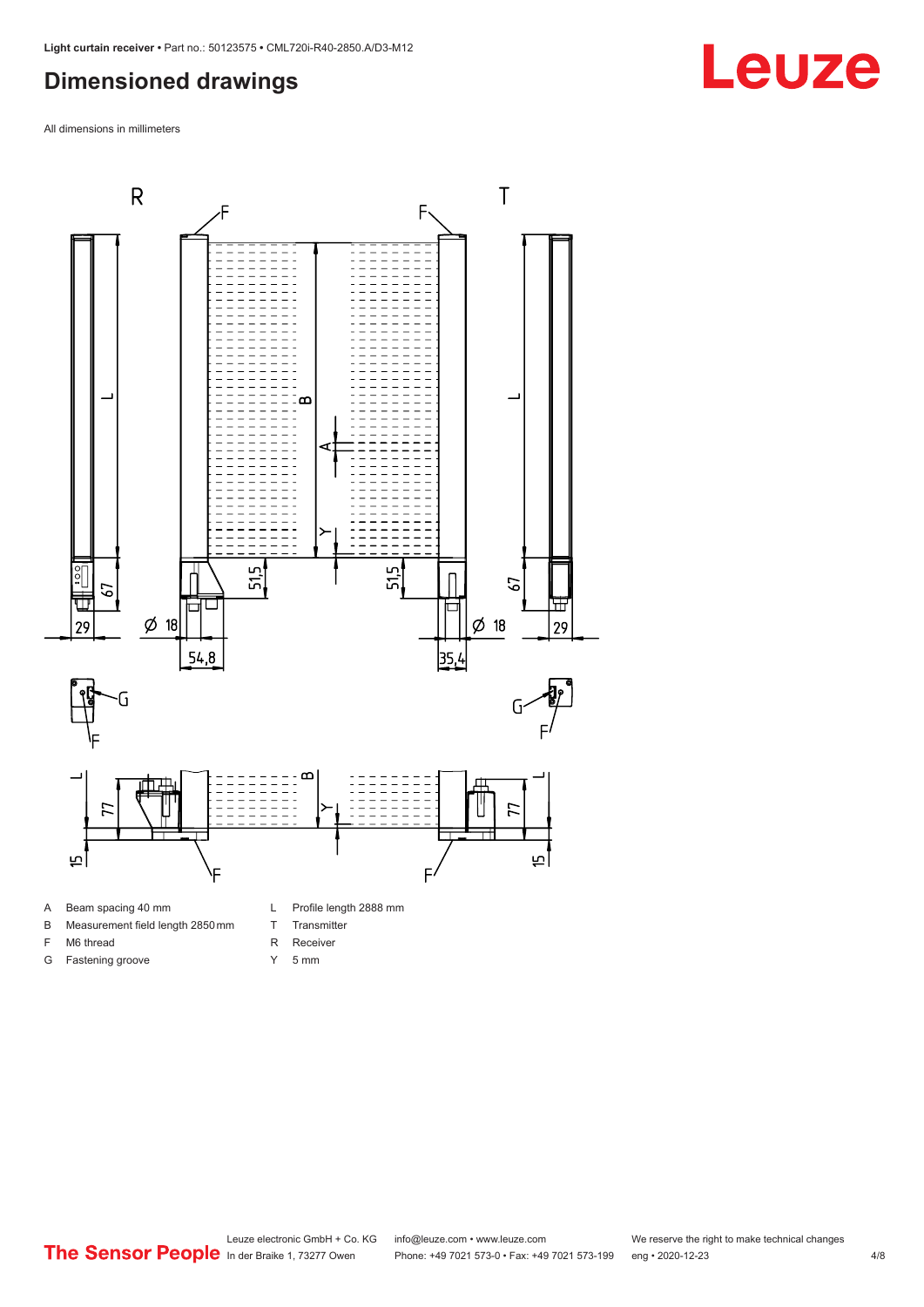#### <span id="page-4-0"></span>**Dimensioned drawings**





A PWR / SW IN / OUT B BUS IN / OUT

## **Electrical connection**

**Connection 1**

| <b>Function</b>    | Configuration interface   |
|--------------------|---------------------------|
|                    | Connection to transmitter |
|                    | Signal IN                 |
|                    | Signal OUT                |
|                    | Voltage supply            |
| Type of connection | Connector                 |
| <b>Thread size</b> | M12                       |
| <b>Type</b>        | Male                      |
| <b>Material</b>    | Metal                     |
| No. of pins        | 8-pin                     |
| Encoding           | A-coded                   |

#### **Pin Pin assignment**

| 1              | $V +$            |  |  |
|----------------|------------------|--|--|
| $\overline{2}$ | I/O <sub>1</sub> |  |  |
| 3              | <b>GND</b>       |  |  |
| $\overline{4}$ | IO-Link          |  |  |
| 5              | I/O <sub>2</sub> |  |  |
| 6              | RS 485 Tx+       |  |  |
| 7              | RS 485 Tx+       |  |  |
| 8              | <b>FE/SHIELD</b> |  |  |
|                |                  |  |  |



#### **Connection 2**

| <b>Function</b>    | <b>BUS IN</b>  |
|--------------------|----------------|
|                    | <b>BUS OUT</b> |
| Type of connection | Connector      |
| <b>Thread size</b> | M12            |
| <b>Type</b>        | Female         |
| <b>Material</b>    | Metal          |
| No. of pins        | $5$ -pin       |
| Encoding           | B-coded        |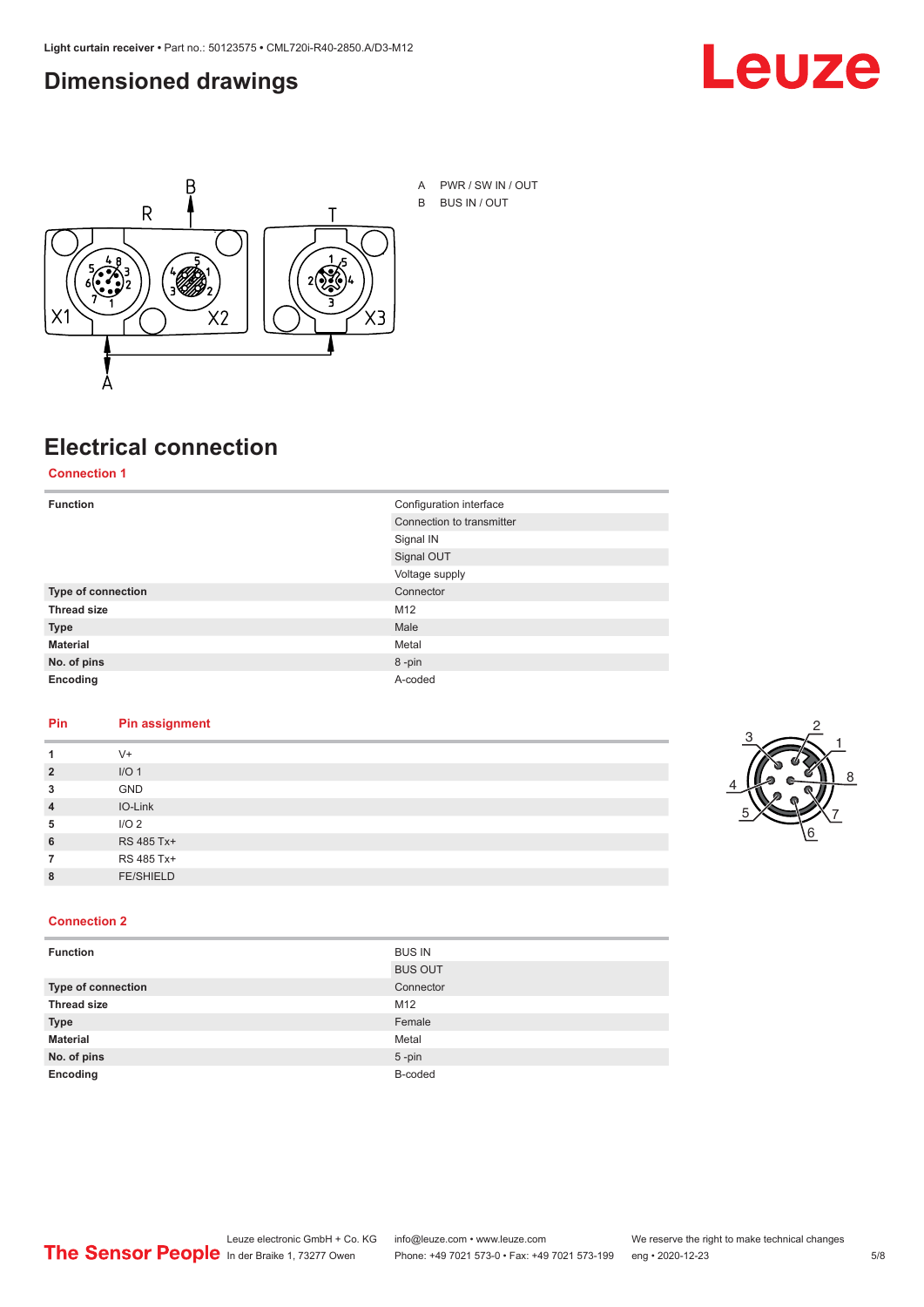### <span id="page-5-0"></span>**Electrical connection**

#### **Pin Pin assignment 1** V+ **2** Tx-**3** PB GND **4** Tx+ **5** FE/SHIELD 3 2 1 5 4



| <b>LED</b>     | <b>Display</b>           | <b>Meaning</b>                         |
|----------------|--------------------------|----------------------------------------|
|                | Green, continuous light  | Operational readiness                  |
|                | Green, flashing          | Teach / error                          |
| $\overline{2}$ | Yellow, continuous light | Light path free, with function reserve |
|                | Yellow, flashing         | No function reserve                    |
|                | Off                      | Object detected                        |

#### **Suitable transmitters**

| Part no. | <b>Designation</b>         | <b>Article</b>               | <b>Description</b>                                                    |
|----------|----------------------------|------------------------------|-----------------------------------------------------------------------|
| 50119449 | CML720i-T40-<br>2850.A-M12 | Light curtain<br>transmitter | Operating range: 0.3  6 m<br>Connection: Connector, M12, Axial, 5-pin |

### **Part number code**

Part designation: **CML7XXi-YZZ-AAAA.BCCCDDD-EEEFFF**

| <b>CML</b>   | <b>Operating principle</b><br>Measuring light curtain                                                                                     |
|--------------|-------------------------------------------------------------------------------------------------------------------------------------------|
| 7XXi         | <b>Series</b><br>720i: 720i series<br>730i: 730i series                                                                                   |
| Y            | Device type<br>T: transmitter<br>R: receiver                                                                                              |
| <b>ZZ</b>    | <b>Beam spacing</b><br>$05:5$ mm<br>10:10 mm<br>20:20 mm<br>40:40 mm                                                                      |
| <b>AAAA</b>  | Measurement field length [mm], dependent on beam spacing                                                                                  |
| B            | Equipment<br>A: connector outlet, axial<br>R: rear connector outlet                                                                       |
| $_{\rm ccc}$ | Interface<br>L: IO-Link<br>/CN: CANopen<br>/PB: PROFIBUS<br>/PN: PROFINET<br>/CV: Analog current and voltage output<br>/D3: RS 485 Modbus |



**Leuze**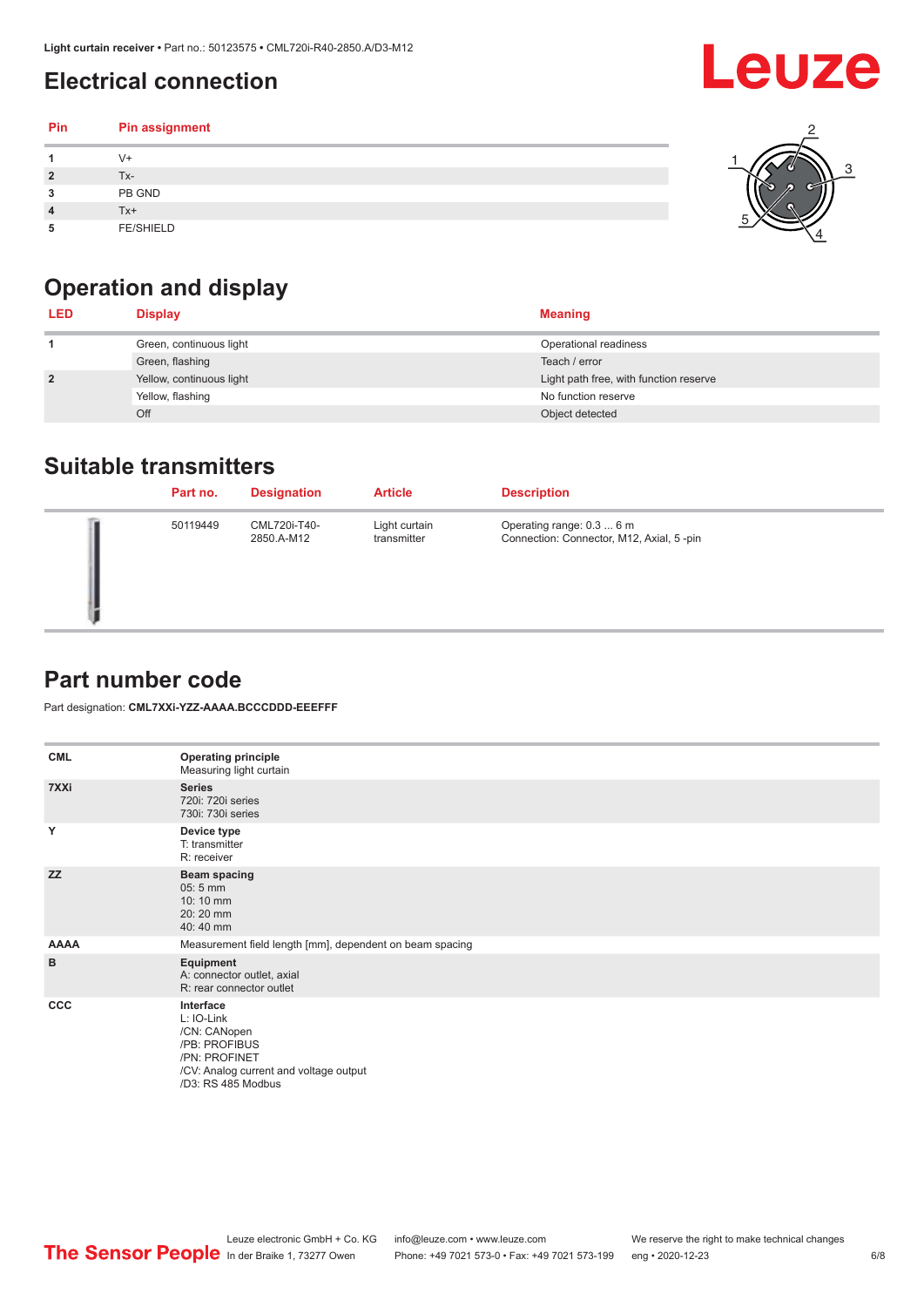#### <span id="page-6-0"></span>**Part number code**



| <b>DDD</b> | <b>Special equipment</b><br>-PS: Power Setting                                                  |
|------------|-------------------------------------------------------------------------------------------------|
| <b>EEE</b> | <b>Electrical connection</b><br>M12: M12 connector                                              |
| <b>FFF</b> | -EX: Explosion protection                                                                       |
|            |                                                                                                 |
|            | <b>Note</b>                                                                                     |
|            | $\&$ A list with all available device types can be found on the Leuze website at www.leuze.com. |

#### **Notes**

| <b>Observe intended use!</b>                                                                                                                                                                                                  |
|-------------------------------------------------------------------------------------------------------------------------------------------------------------------------------------------------------------------------------|
| $\%$ This product is not a safety sensor and is not intended as personnel protection.<br>$\%$ The product may only be put into operation by competent persons.<br>♦ Only use the product in accordance with its intended use. |



#### **For UL applications:**

ª For UL applications, use is only permitted in Class 2 circuits in accordance with the NEC (National Electric Code). ª These proximity switches shall be used with UL Listed Cable assemblies rated 30V, 0.5A min, in the field installation, or equivalent (categories: CYJV/ CYJV7 or PVVA/PVVA7)

#### **Accessories**

## Connection technology - Connection cables

|        | Part no. | <b>Designation</b>     | <b>Article</b>   | <b>Description</b>                                                                                                                                         |
|--------|----------|------------------------|------------------|------------------------------------------------------------------------------------------------------------------------------------------------------------|
| 2<br>W | 50132079 | KD U-M12-5A-V1-<br>050 | Connection cable | Connection 1: Connector, M12, Axial, Female, A-coded, 5-pin<br>Connection 2: Open end<br>Shielded: No<br>Cable length: 5,000 mm<br>Sheathing material: PVC |

#### Connection technology - Y distribution cables

|        |   | Part no. | <b>Designation</b>          | <b>Article</b>        | <b>Description</b>                                                                                                                                                                                                                                                                                  |
|--------|---|----------|-----------------------------|-----------------------|-----------------------------------------------------------------------------------------------------------------------------------------------------------------------------------------------------------------------------------------------------------------------------------------------------|
| 圔<br>⋿ | Ø | 50118183 | K-Y1 M12A-5m-<br>M12A-S-PUR | Interconnection cable | Connection 1: Connector, M12, Axial, Female, A-coded, 5-pin<br>Connection 2: Connector, M12, Axial, Male, A-coded, 5-pin<br>Connection 3: Connector, M12, Axial, Female, A-coded, 8-pin<br>Shielded: Yes<br>Cable length fork 1: 5,000 mm<br>Cable length fork 2: 150 mm<br>Sheathing material: PUR |